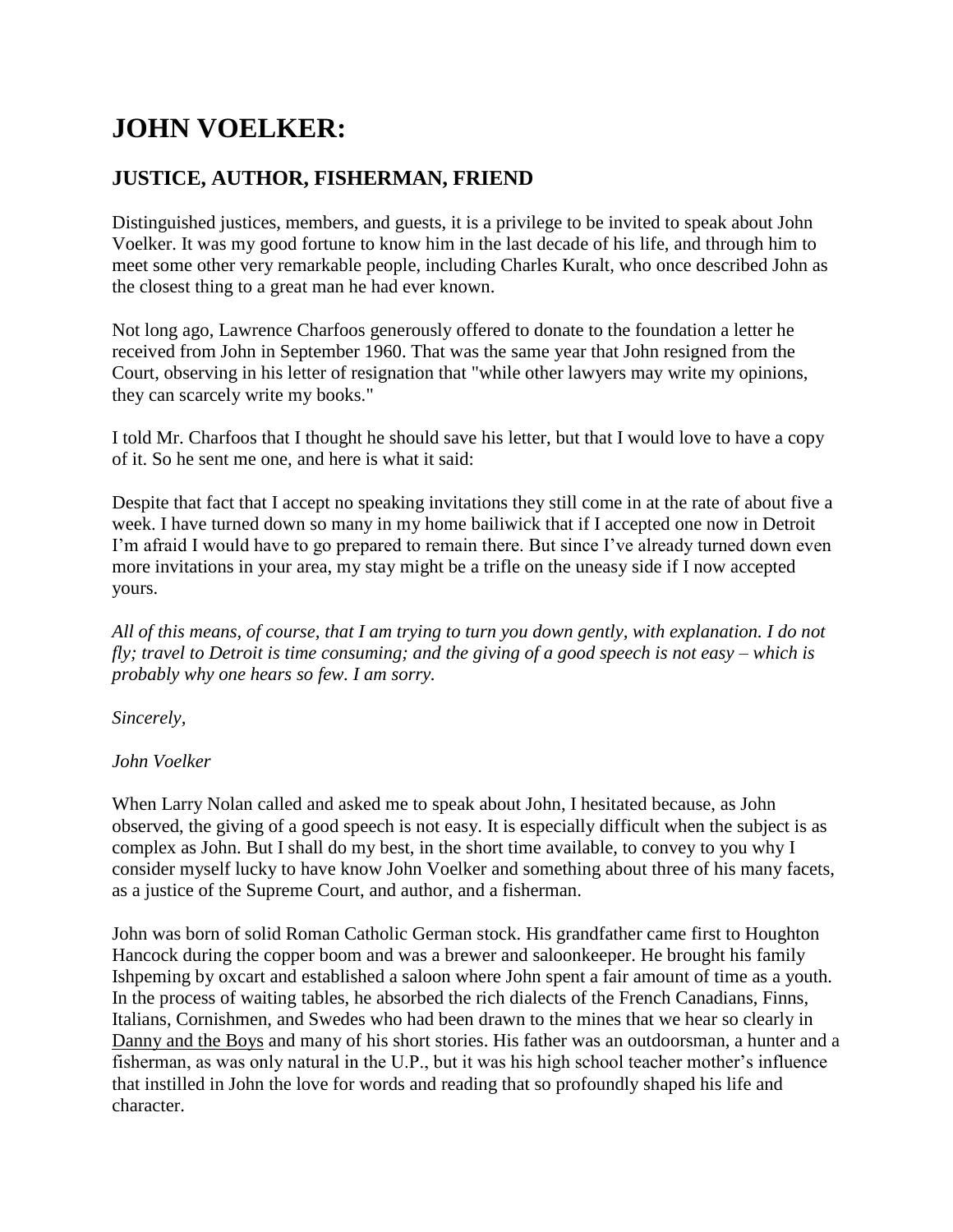He spent a large part of his boyhood at the Carnegie Library at the end of the block and grew to love words for their own sake. He played with the endlessly.

He punned constantly, and he did not pause after do so. It was a test of his listener that, because I share the affliction, I passed with flying colors, making every effort to give as good as I got. If he said "sprig is cubbing," it was not because he had a head cold but because spring is when the black bears emerge from their dens with their you, and when sprigs of new life sprout from the ground.

He had favorite lines – once he found one he liked, it became part of his arsenal. He was so often asked, for example, if he tied his own flies, that his pattern response came automatically to his lips: "So far am I from tying my own flies, I am barely able to zip one."

His humor was a constant, even when, as a very old man, he did not feel very well. His fish camp was located at the end of a maze of two track roads that trickle through the endless woods on the sandy plain south of Marquette. One of his first acts after Anatomy of a Murder made him prosperous was to buy the 160 acres that surrounded the pond. He called it Frenchman's to prevent the curious from finding it on the map by its real name, which I am sworn not to reveal. The picture of us on the back of your program is taken at a mystery spot nearby that he showed me if I promised to write a story about it. In it I speculated that it might have been the home of the eponymous Frenchman.

He guarded his privacy jealously, but loved the companionship of his friends. The first time he took me and my friend Rich VanderVeen to his pond, we passed a ragged basalt outcropping, negotiable only by jeep. We noticed that the trees all about were festooned with mufflers and strips of chrome. Pointing to them, he explained, "psychological warfare."

After fording a stream and passing several no trespassing signs, we arrived at a sturdy pine and cable gate with an imposing combination lock. He got out to open the gate and gestured for us to accompany him. The lock had four tumblers. He rotated them to the numbers 4321 and held it up for us to see, commenting that "most of my friends can remember that."

John went to Northern Michigan University and then to the University of Michigan, where he attended law school and met his future wife Grace. He graduated in 1928, at the age of 24, and returned to Marquette for a couple of years to work as an assistant prosecutor, but he and Grace tired of trying to maintain a long distance relationship, so he followed her to Chicago and married her in 1930. He spent the first three of their 61 years of marriage as what he called a "law looker" for a large Chicago firm, buried in the bowels of the library and miserable in the big city.

That was when he began writing, mostly stories about the U.P., as therapy for his homesickness and unhappiness. He remarked with his customary double drift that he started writing at the "height of the depression." He told Sue Marx years later that he believed that "the very anonymity of city life is dangerous to the human animal." He hated the city. He loved his U.P.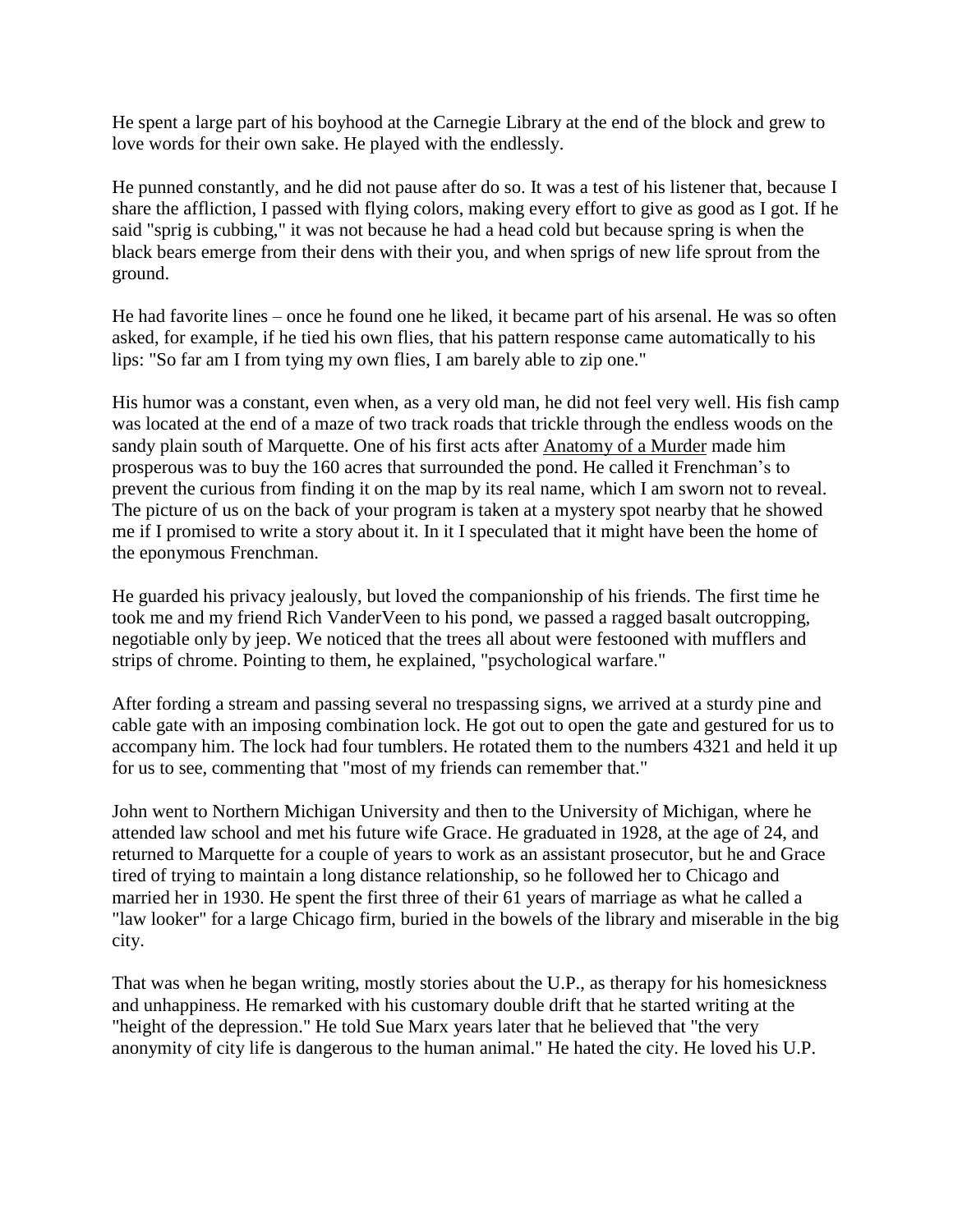At last he persuaded Grace to try life in the Upper Peninsula and together they returned to Ishpeming. He went first to make a home for them and within three years was elected prosecutor, "the first Democrat to hold the office in Marquette County," he remarked, "since the time of the flood." He continued to write, using the pen name Robert Traver, combining his mother's maiden name with his deceased brother's name.

When I asked him why he did not publish under his own name, he said he did not want the voters of Marquette County to think he was spinning yarns on company time. But that is probably only a partial truth, because he used the pen name before he was elected prosecutor. I think he was just naturally a very private man and liked the camouflage of a pen name.

His first book, Troubleshooter, was published in 1943. It was one of the series of three collections of stories that he called his "D A Books," based on his experiences as a prosecutor. It also happens to be the first of his books that I read. My father, who wanted to be a lawyer, read it during his final illness, and I came across it among his things as a boy and read it. Many years later, when I met John, I told him that my father, who died when he was 24, had read and enjoyed Troubleshooter and had aspired to the law, which was my grandfather's profession. I explained that, as his junior, I felt a certain satisfaction in having completed that ambition for him. He inscribed it, with typical irreverence: "To Fred Baker, Jr., whose granddaddy was a judge while my daddy had a saloon with the longest bar in Ishpeming."

John served for 14 years as Marquette County Prosecutor, and during that time he prosecuted some truly bizarre crimes. His respect for law enforcement is probably the most conservative aspect of his legal outlook that you will find reflected in his work on the Court – very seldom did he write to expand the rights of the criminal accused, though even to that general observation there was one notable exception that I will mention. It was only natural that he would take his work seriously when it involved such cases as prosecuting a poacher who left a dynamite trap so powerful that it literally obliterated the hapless game warden who stumbled upon it.

The stories John crafted from his experiences are fascinating and almost always funny. The very gently and practical solution he devised to the persistent problem of prostitution in Marquette, which I will leave it to you to discover by reading the story, is one that could be profitably employed in many places today I am sure.

The stories in his D A Books are wonderful bedtime reading, but his consistent success as a prosecutor also explains, as he remarked ruefully, why he found himself out of a job after 14 years, when he lost the 1950 election by 36 votes: "Sooner or later," he observed, "if you are any good at the job, you will have annoyed enough of your constituents and their friends and relatives that they will combine to throw you out of office. And that's what they did."

So there was John, at the age of 46, with a wife and three young daughters to support, and no job. He did some harebrained things that remind me of Mark Twain's repeated entrepreneurial forays into bankruptcy. It was the early 1950s and the height of the nuclear arms race. Uranium was much sought after, so John bought a Geiger counter and went prospecting. He wrote a wonderfully funny story about his experience. He thought his fortune was made when the Geiger counter started clicking crazily. He had already planned how he would spend his millions when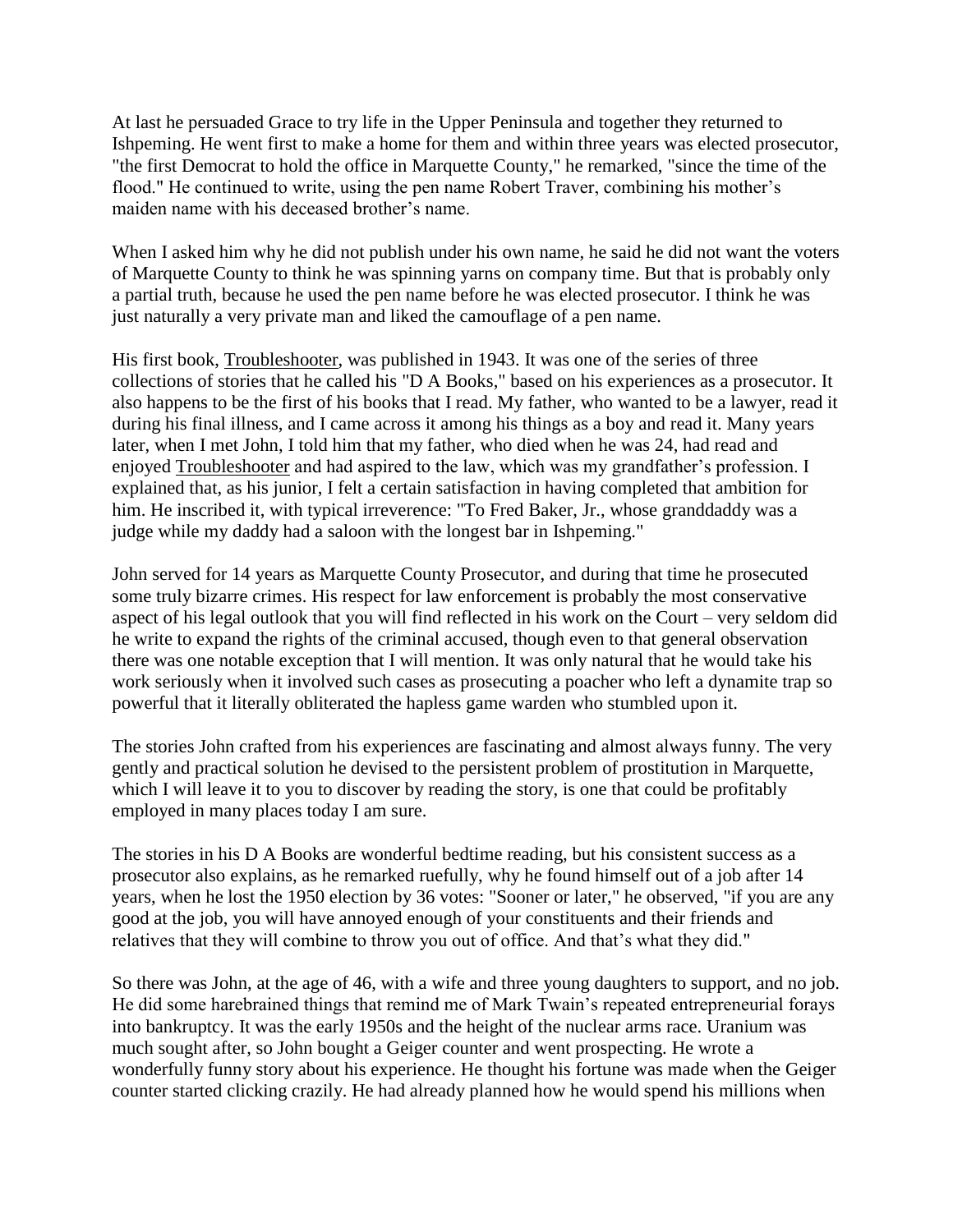his claim assay returned with the single word "Thorium," a radioactive substance common throughout the U.P., but worthless in building the bomb.

It was about this time that he defended the case of *People v Peterson*, which some say was the basis for a book called Anatomy of a Murder. He always maintained stoutly that Laughing Whitefish was his only historical novel, and that Anatomy was a work of fiction. He was understandably gun-shy after being sued by Peterson for a piece of Anatomy's profits. The suit was unsuccessful, to John's infinite satisfaction, since Peterson absconded after John successfully defended him, without paying John's fee. The story that John crafted from that experience was rejected by several publishers before St. Martin's finally agreed to publish it.

By this time, in 1957, John was quite pressed to meet his family's needs. He and I agreed on more than one occasion that daughters are an especially expensive hobby. His four previous books, the 3 D A story collections and Danny and the Boys, were small works and his practice was not exactly going gangbusters. He remarked that if he could have fished all year round, he probably would never have written any books, and fishing also stole time from his practice, too. But Soapy was Governor, and it was pointed out to him that the tradition of having at least one seat on the Court filled by someone from the U.P. had fallen into disuse.

I am sure many of you know Tom Downs, who practically invented election law practice and was very active in Democratic Party politics. He was very close to Governor Williams, and he interviewed the two final candidates for the appointment to the U.P. seat, John and an Escanaba lawyer, Paul Strom, whose twin sons Peter and Paul were students of mine and now serve on the Voelker Foundation Board. He told me this story, which I have had to sanitize just a little, and swears it is true:

After Tom and a labor leader who accompanied him to the U.P. to conduct the interviews finished the standard list of questions, they asked John the final questions, why do you want the job? Tom says John laid a finger beside his nose for a minute and then replied, "Because I have spent my life on fiction and fishing, and I need the money." According to Tom, Governor Williams so appreciated John's candor that he chose him for the seat.

John served only three years on the Court. He was appointed to fill the last three months of Justice Boyles' term and had to begin campaigning as soon as he was appointed. Just as he joined the Court, Anatomy began to climb the bestseller list, where it stayed at number one for months and among the top ten for over a year. Suddenly, John was prosperous and, as he once wryly remarked, found himself a promising writer at the age of 52. The freedom that prosperity brought may account for some of the whimsical aspects of the way he campaigned and the joy of writing that is reflected in some of the over 100 opinions he crafter in his brief three year span on the Court.

He told me that one of his favorite campaign techniques was to set up a small ring in the parking lot outside a busy store and put on a demonstration of precision flycasting. Try to imagine anyone campaigning for a seat on the high court today using such a campaign technique! Wherever he went, though, it drew a crowd, and I can vouch for his incredible ability to put a fly exactly where he wanted it. Even as an old man, fishing in the difficult tamarack stands and alder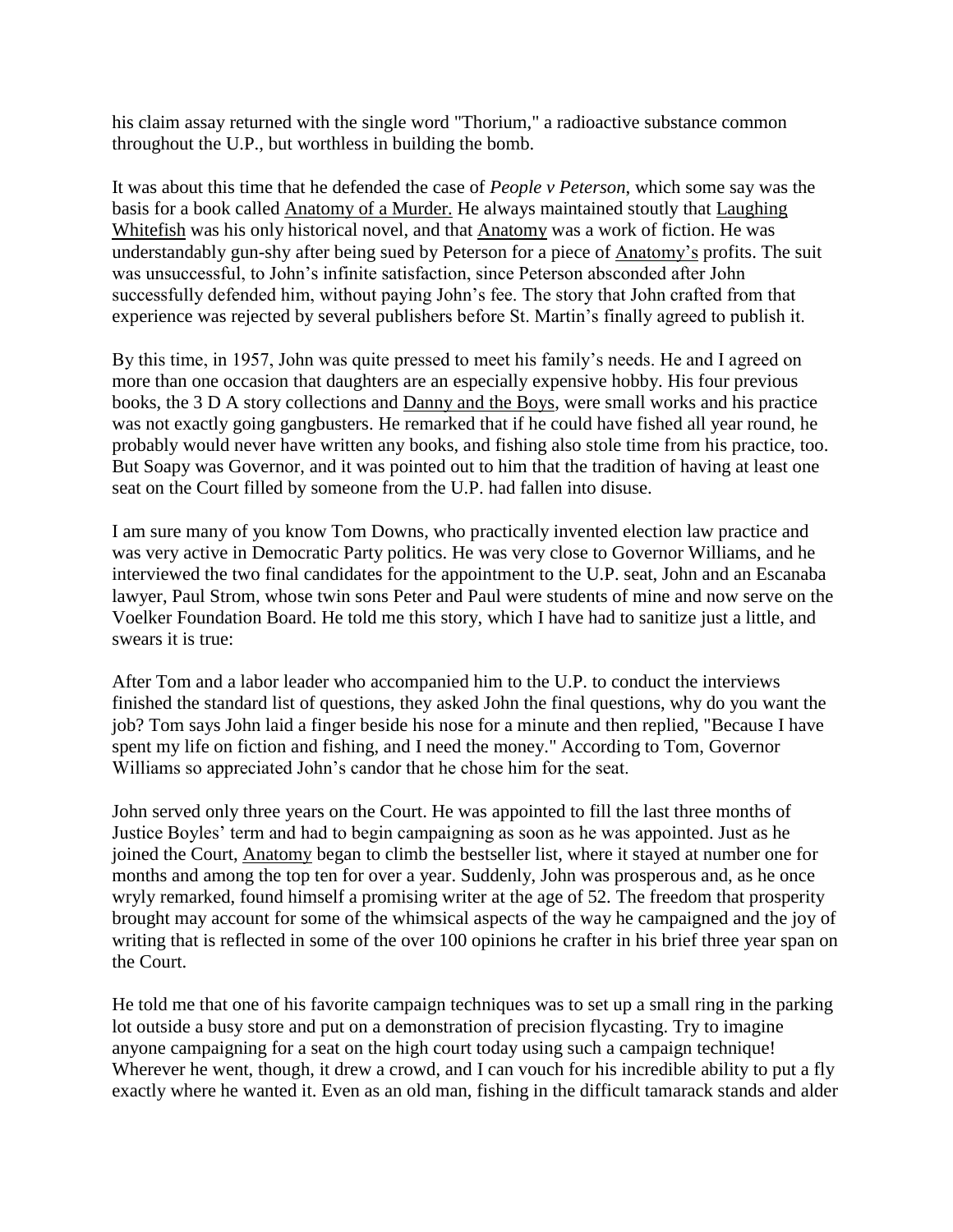thickets that surrounded Frenchman's, he could put a roll cast fly deftly at exactly the place where a rise was occurring.

Tom Downs said that on one occasion he set up a series of meetings with important party contributors across Wayne County. At the first stop, John was so enchanted by the company and the fishing stories and the old fashioneds, for which John had the greatest affection, that they never made it to any of the other meetings, much to the annoyance of those John kept waiting

On another occasion, John told me, he campaigned with Damon Keith, who was then a young man running for a seat on the Wayne County Circuit Bench. It was 1960, and Michigan had not yet really begun to overcome the heritage of racial discrimination. There was little experience of black lawyers, let along judges.

It was John's second campaign in two years. He and Keith hit it off and they decided to go to lunch. One of John's supporters had given John the use of his membership at a prestigious Detroit Club, so John took Judge Keith there and presented himself to the Maitre d'. The man was in a terrible pickle: on one hand, he had a sitting Supreme Court justice with the use of a member's account requesting a table, but on the other hand, the club was restricted, "No Negroes Allowed," and this justice had a black man with him. He asked John and Judge Keith to wait for a moment and evidently had a table placed behind a palm tree, in a remote corner of the dining room. He returned and led John and Judge Keith to the table and seated them, fully screened from the view of other diners. John realized then what had happened. He said he looked at Judge Keith, and Judge Keith looked at him, and the two of them got up and stalked out without a word. That was the beginning of a lifelong friendship, and one of the germinal events that percolated in John's creative subconscious to become his next book, Hornstein's Boy.

John resigned from the Court four days after his third term began, serving just long enough so that Governor Williams could appoint another Democrat to replace him. He returned to Ishpeming and the house he had built on Deer Lake with some of the royalties from Anatomy and never really left the U.P. after that. He declined most speaking invitations and even refused to attend the commemoration of his bust, which used to occupy the foyer outside the Supreme Court's law building courtroom. When Rich and I were asked to try to persuade him to attend he wrote back to decline politely, observing that "I doubt that these old eyes will ever see a city again." And so far as I know, they did not.

John published several more books in the years that followed his resignation from the Court, including Trout Madness, Jealous Mistress, Laughing Whitefish, Anatomy of a Fisherman, Trout Magic, Hornstein's Boy, and People v Kirk.

It was Hornstein's Boy that he was referring to when he told Governor Williams in his letter of resignation that he was "pregnant with book." In it he crafted a story with a character modeled on Damon Keith and a character who resembled former State Bar President Bill Ellman, who had been so instrumental in John's campaign. It is certainly the finest political novel to spring from Michigan politics and possibly one of the best ever written. It contains a pithy epigram that I have never forgotten: "In a democracy those most gifted to govern are all too frequently those least gifted in the dark art of getting to govern."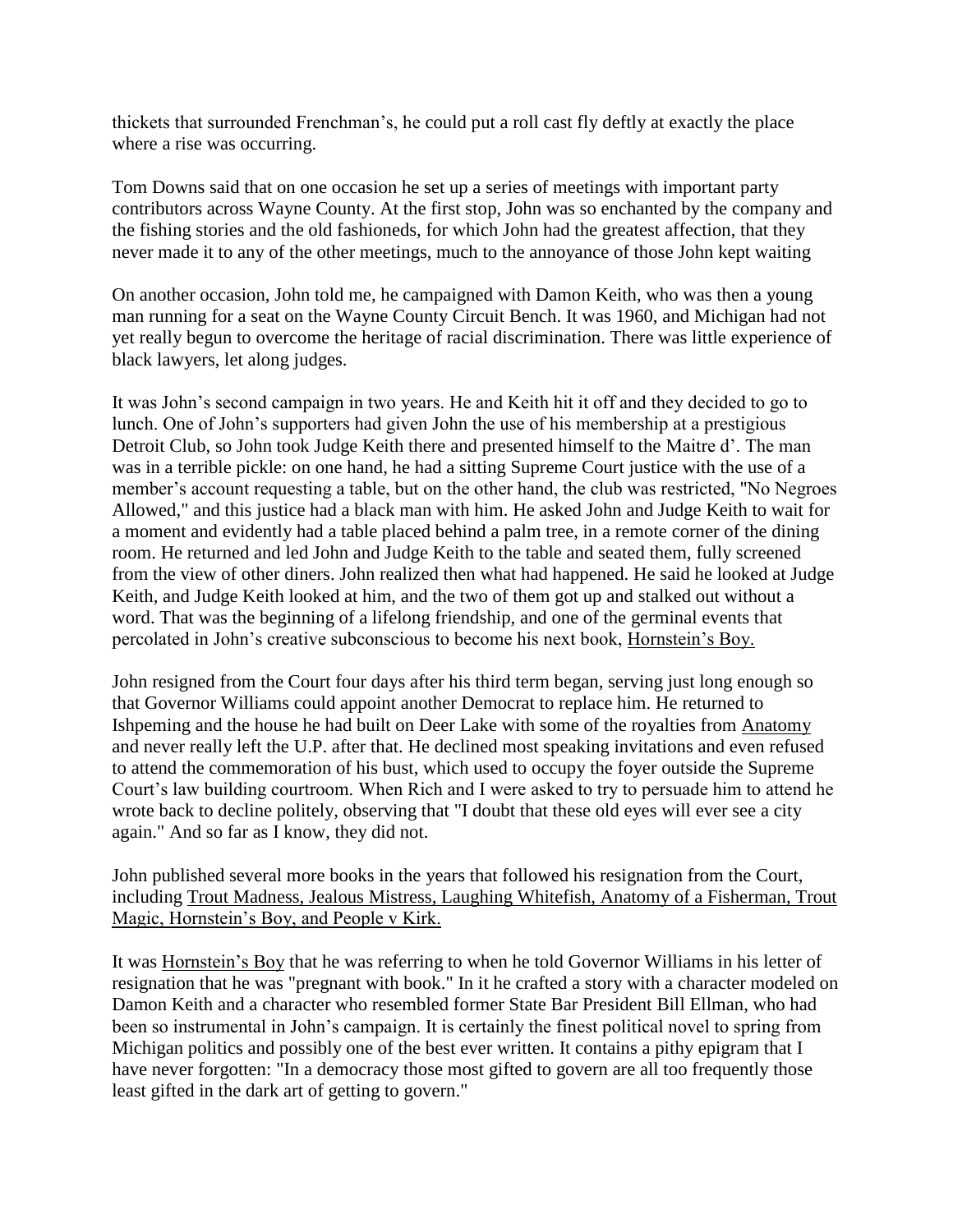One of my most treasure possessions is a first edition inscribed by John, Judge Keith, and Bill Ellman, who was Emil Hornstein's model, and whom I had the pleasure of knowing and corresponding with before he passed away a couple of years ago.

John's opinions on the Court were different in many ways from those we read today. Each of the eight justices on his Court had a large opinion load, roughly triple the annual volume of opinions produced by today's Court. Because there was no intermediate appellate court, they often concerned mundane matters involving small amounts of money, as my friend William Volz, a professor at the business school at Wayne State observed recently in his engaging examination of John's work on the Court, entitled, "An Anatomy of the Judicial Writing of Justice John D. Voelker." For those interested, it can be found in Volume 36 of the *Michigan Acedimician*, pages 129 – 145 (2004). It received the academy's Cohn prize for legal scholarship. In it, he collects a number of excerpts from some of John's best opinions, and I commend it to your attention.

In an era when the overruling of past decisions is common, Professor Volz found it interesting to note that when Justice Voelker wrote to overrule a line of restrictive worker's compensation decisions, he did not hesitate to explain why in very vivid language: in *Van Dorpel v Haven Busch*, 350 Mich 135, 146 (1957), he wrote: "We reject as both un-Christian and legally unsound the hopeless doctrine that this Court is shackled and helpless to redeem itself from its own original sin, however or by whomever long condoned."

### Pretty colorful.

They just don't write them like that anymore, and probably in this politically correct era it is not possible to refer in a legal opinion to any position as "unchristian." That John did so, I think, was more a reflection of his desire to work in the original sin metaphor than of his religious beliefs. Professor Volz tells us that when asked if religion had a place in his life John is said to have replied, "Yes, but I practice it mostly in the woods."

He told me that once when he was in the hospital the local priest kept asking to visit him, and he finally let him come in and talk because he thought it might make him feel better. I think that you get the best sense of his religious side if you read his Testament of a Fisherman, which is included in the materials I have provided at your places.

John was good enough to contribute an article to the *Bar Journal* in 1985, which was quite unusual for him, because he was constantly asked to write something for this or that occasion or publication. He generally declined because he had to guard his time jealously if he was to get his own writing done. In the article he observed that:

The average judicial opinion is among the dullest and murkiest writing in the world…For every Holmes or Cardozo, who at their best wrote a kind of luminous legal poetry, there are a thousand judges who appear to write with their feet, whose main discernible aim seems to be to impress and project a Socratic image rather than to illuminate, who contrive resolutely to grind out long windy repetitive opinions aswarm with clichés, platitudes, euphemisms, archaicisms, stilted phrases, icy abstractions, ponderous Latinisms, "inside" phrases, florid figures of speech and, worst of all, a pervasive aura of murk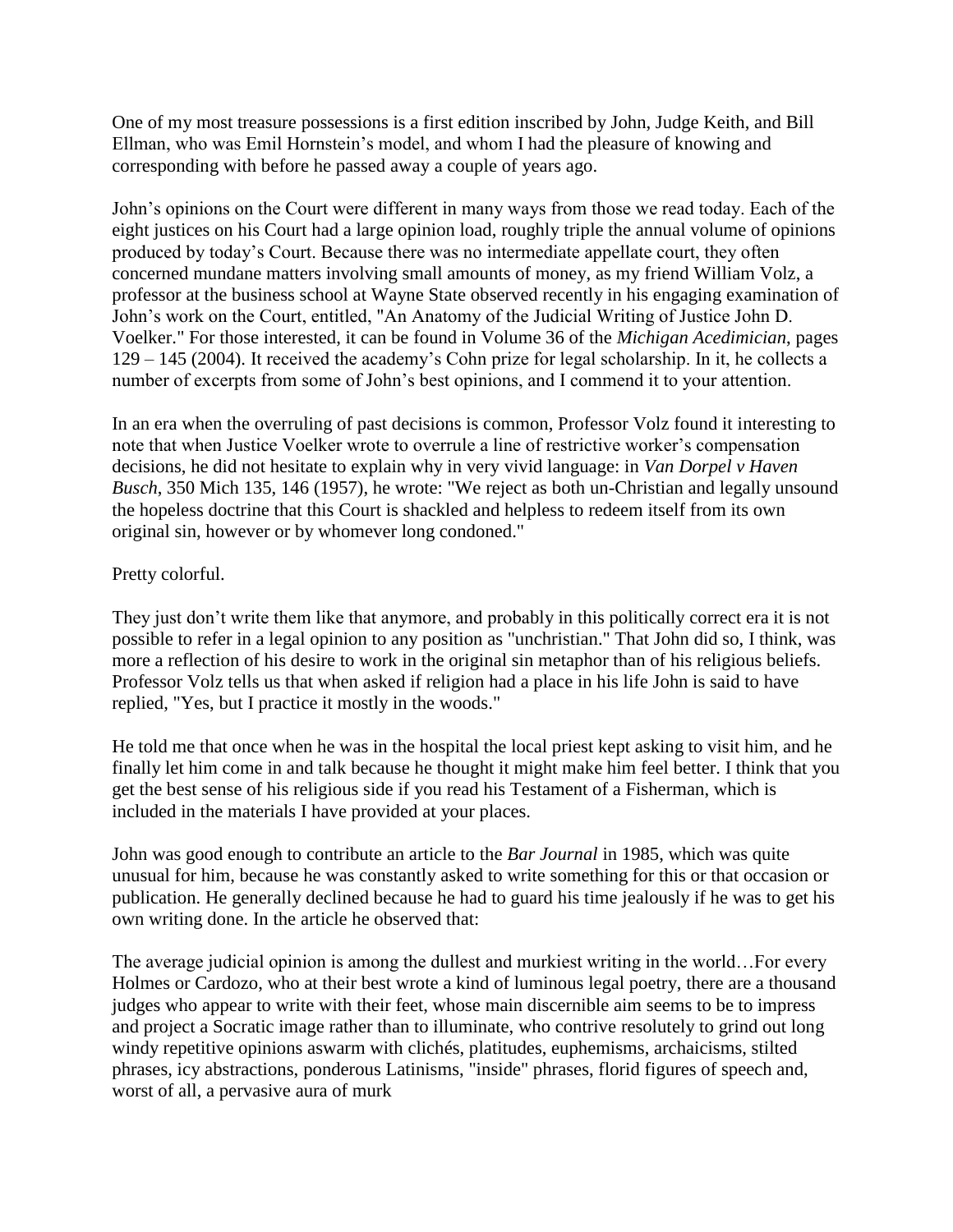John's opinions were often a refreshing change from that diet of murk. I have my own favorite passages from his opinions, from several of which I have culled there.

First is his wonderful use of the double subjunctive in *People v Hildabridle*, the famous nudist colony case in which he dissented so eloquently that one justice switched his vote to give John's dissent a majority.

The police had raided the Sunshine Gardens nudist colony on a warrant for indecent exposure sworn out by officers who had visited the place without a warrant so they could claim to have been offended by what they saw. John disclaimed any support for the cult of nudism, "whose presumed enchantments totally elude me." Nevertheless he concluded that the convictions should not stand, observing: "Private fanaticism or even bad taste is not yet grounds for police interference. If eccentricity were a crime, then all of us were felons." 353 Mich at 579.

Next is a passage that many a frustrated appellate judge has invoked after reading a badly research brief, from *Mitcham v City of Detroit*, 355 Mich at 203:

It is not enough for an appellant in his brief simply to announce a position or assert an error and then leave it up to this Court to discover and rationalize the basis for his claims, or unravel and elaborate for him his arguments, and then search for authority either to sustain or reject his position. The appellant himself must first adequately prime the pump; only then does the appellate well begin to flow.

That was John's picturesque way of saying that the failure to brief an issue results in its abandonment.

Probably my favorite passage, though, is one that reflects John's experience as both a practitioner and as a judge, and his sympathy for the frailties and failings of both. I can hardly read it with a straight face, because it strikes so close to home and my own experience. It is from his opinion in *Huffman v First Baptist Church*, 355 Mich 437, 446 (1959):

We are so often compelled to repeat this elementary proposition that we are moved to observe that it is probably that few trial judges, however experienced or learned, if given more time for meditation and research, would again give precisely the same jury instructions that they actually gave. Upon further reflection their instructions would doubtless be less halting and redundant, infinitely clearer and more cogent and more on target – much like the compelling jury arguments most lawyers make to their bedroom ceilings the night after the trial is over.

The first time I met John, he had invited Rich and me to come meet him at a place called Paulie's Rainbow Bar. It was across from the old Mather Hotel in Ishpeming, and had no sign. You had to know it was there, and Paulie sold beer and shots – no food. "What do you think this is, Burger King?" he would ask anyone who dared to inquire if a burger was to be had. It was peopled by regulars and we waited for John's arrival humbly, acutely conscious that we were outsiders, flatlanders, trolls from below the bridge.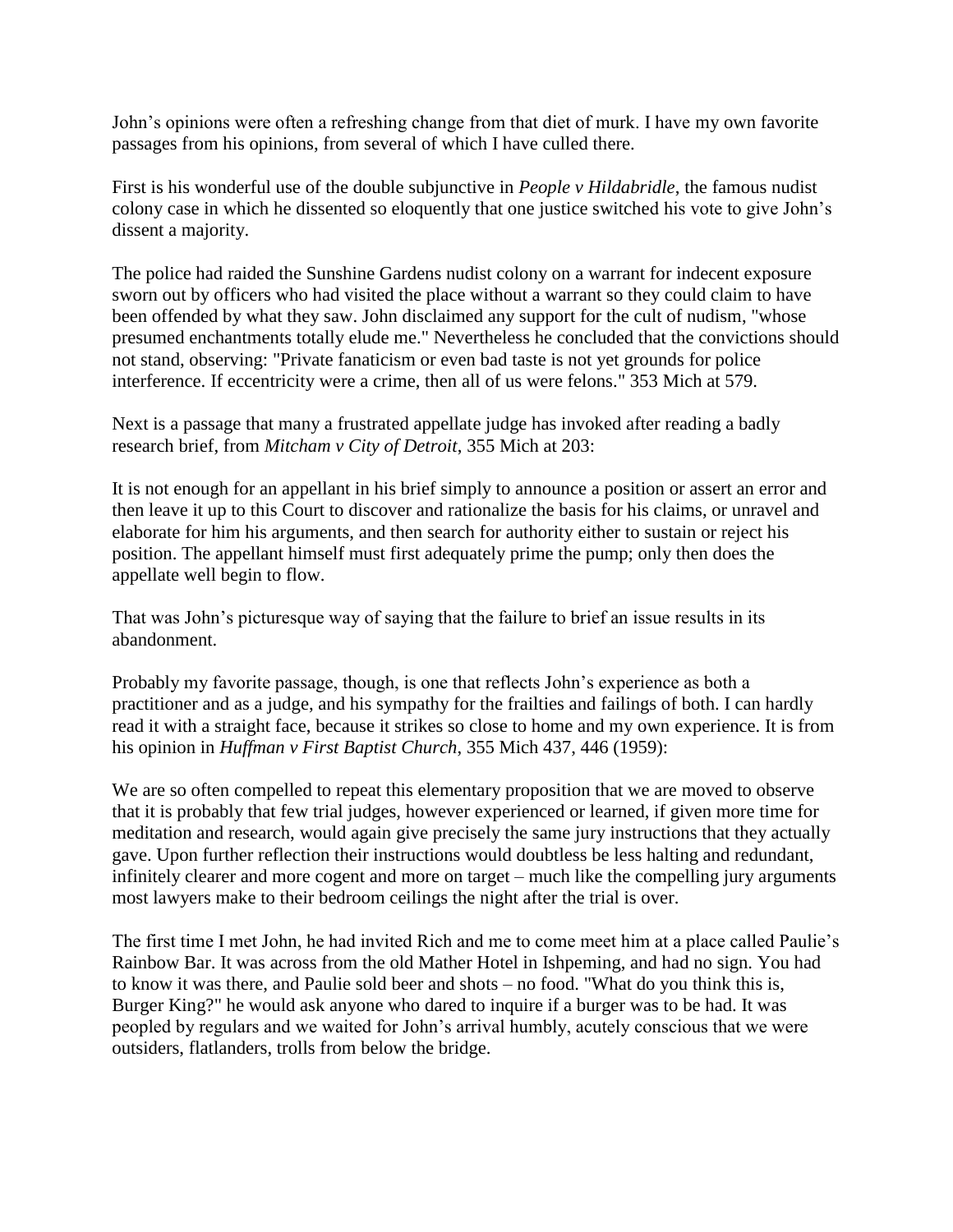John ambled in and we introduced ourselves. He invited us to make ourselves comfortable, because he had a cribbage match to play. Just then, a fellow came in, still dusty red with ore from his shift at the mine, and they say down to play. John fell behind badly and had barely rounded the corner onto fourth street when the miner pegged to within five holes of home. The last hand was dealt, and things looked bleak for the self-proclaimed U.P. cribbage champ, but John played gamely, as it were, and he had the first count. He pegged masterfully and flopped a 26-point hand on the table, leaving his opponent sputtering in disbelief. I have a photo of him at that moment grinning like the cat that swallowed the canary.

Then he turned to us and said, "Boys, would you like to come out to the pond?" We were stunned and delighted. We would have been happy with five minutes of the great man's time. He spent the day with us showing us little oddities and stopping to pick sugarplums, blueberries, and mushrooms. Then we fished and cooked the little trout we caught with the mushrooms we had picked, accompanied by old fashioneds, a wonderful drink that sadly has fallen out of vogue.

He told us about the time he was interviewed on television by Fred Friendly, along with Justice Douglas and some Lord or other from England. Fred Friendly asked each of the other esteemed judges if they cooked. After Friendly finished with Lord Whoosis, who went on at some length about some flaming French dish he adored, he turned to John and said, what about you, Justice Voelker, do you cook? To which John replied simply, on national television, "After an old fashioned."

It was a wonderful day, the first of many to come. As we parted at the intersection north of sands, he waved to us and said, "Come back lads, but not too soon."

From then on, if we got a postcard saying the morels are in season or the boletus edulus look like hamburger buns strewn on the forest floor, we would drop what we were doing and go see John.

Eventually, we talked with him about starting the Foundation. John thought about it for a couple of years and finally said that, although it made him feel a wee bit embalmed to have a foundation named for him, it might be all right to do a few good things using his name. He joined in the incorporating, and donated to the foundation the right to reprint a few of his books, which he signed over and over, toward the end vowing that in his next life his name was going to be much shorter.

With the proceeds from the sale of those limited editions and donations from those who loved John we have raised and spent over \$100,000.00 assisting 11 Native American students to attend law school. If you believe that all Indians have lots of money now that casino gambling has made some tribes more prosperous, you are mistaken. Our help has sometimes made the difference, and that is a difference that John wanted to make, for reasons that will be obvious if you know the story of Laughing Whitefish, one of the books we reprinted with his permission.

We have also awarded eight Robert Traver Flyfishing Fiction Awards. Charles Kuralt called it the most prestigious outdoor fiction prize in America. The winner receives \$2500.00 and his or her story is published in *Fly Rod and Reel*, which has a circulation of 70,000. Our winners have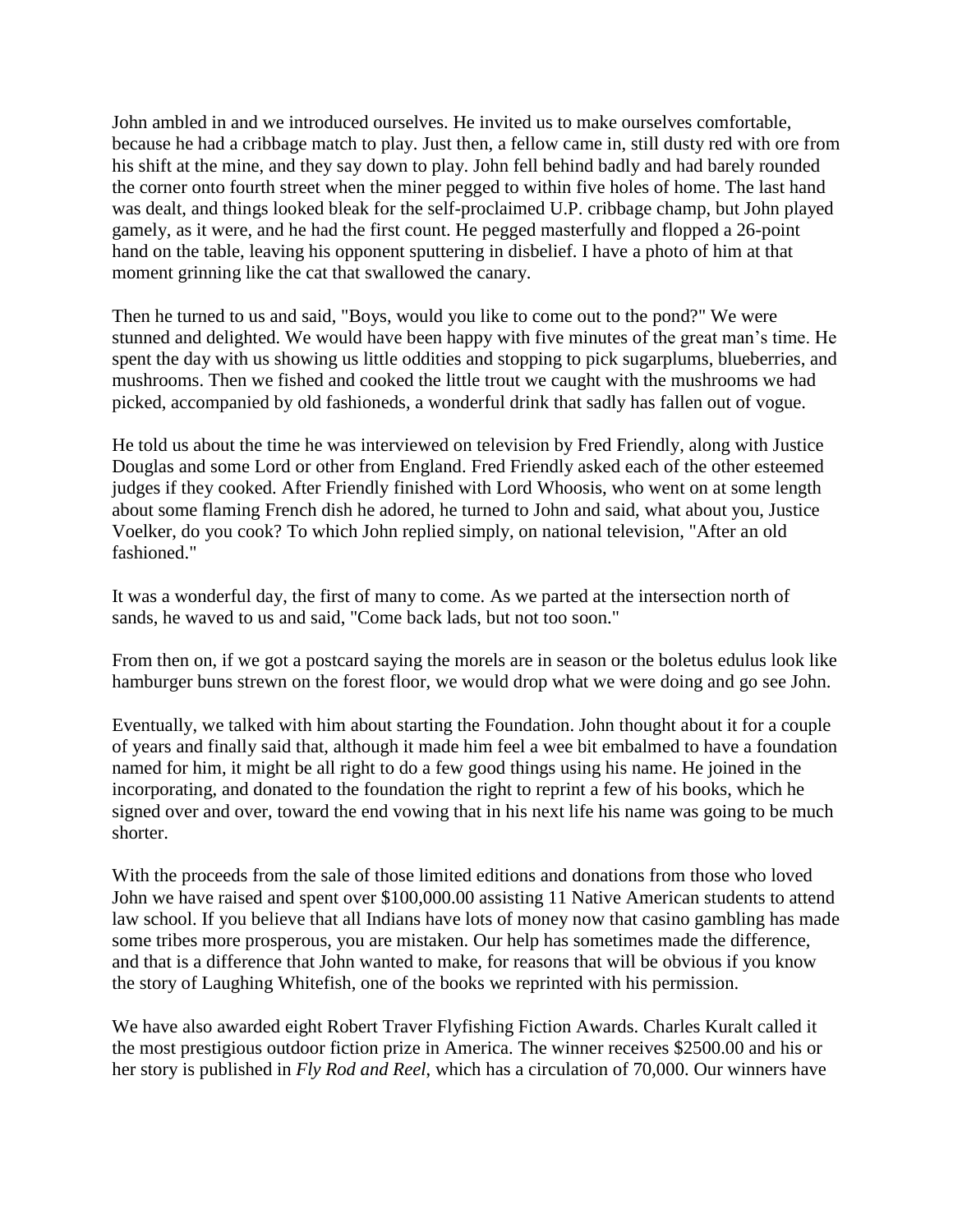gone on to great things and published many more stories, which is the purpose of the competition. John hoped to encourage more people to spin yarns, as he put it.

We established a new trout habitat near Ishpeming in the renamed Voelker Lake, and sponsored youth fly fishing instruction.

We recovered the rights to five of John's books, which he had signed over to an unscrupulous publisher, only a month before he passed away, who proceed to publish and license the books without paying grace her royalties.

We publish John's twelfth book posthumously, Traver on Fishing, edited by board member Nick Lyons and assembled from stories we found in his papers and from his books we got back for Grace.

And, although it was too late for John ever to see it, we raised the money to commission John's portrait, with the Historical Society's help. Grace saw the artist's initial conception and approved it, though she too passed away only two weeks before it was presented to the Court in 1999.

On our last visit to the pond with John, he took us to a favorite spot nearby where two birch trees had grown intertwined like lovers. He told us that some people look at trees and see lumber, but for himself, he saw the beauty of the forest. A timber company had bought this stand and intended to clearcut it for pulp. "I'm not much of a lawyer anymore," he said, "but I've filed suit, and I figure if I file a motion every month, I can keep these two alive as long as I am." And he did.

It was fun to know John. And I shall never forget him. I shall also never forget the day I heard that he had passed away. I was at the office when I heard the news. I called Rich and we arranged to meet and drive up to Ishpeming for the funeral. I went home and, for some reason, before I left I checked the mail. And there was a letter from John, mailed the day he died. Here is what it said:

### *Dear Fred,*

Thanks for your enclosures and the sweet note from Ol' Luigi's relatives. I must be feeling better as I'm working on my first real story in years. Tra la. The old eyes seem to be slowly improving and I recently made that Watson, Cornell, rock back road run all alone. Deer, more deer, and even crows. Pretty soon fishing, morels, and the magic of spring, and I've already picked a few pussy willow buds that expand in a non-bourbon vase. Got to go get the mail and mail this to a downstate friend. Sprig is cubbing.

#### *Best, John.*

His great heart stopped on the drive home from the post office after mailing that letter and his fish car coasted to a stop in a snow bank not far from his home on Deer Lake.